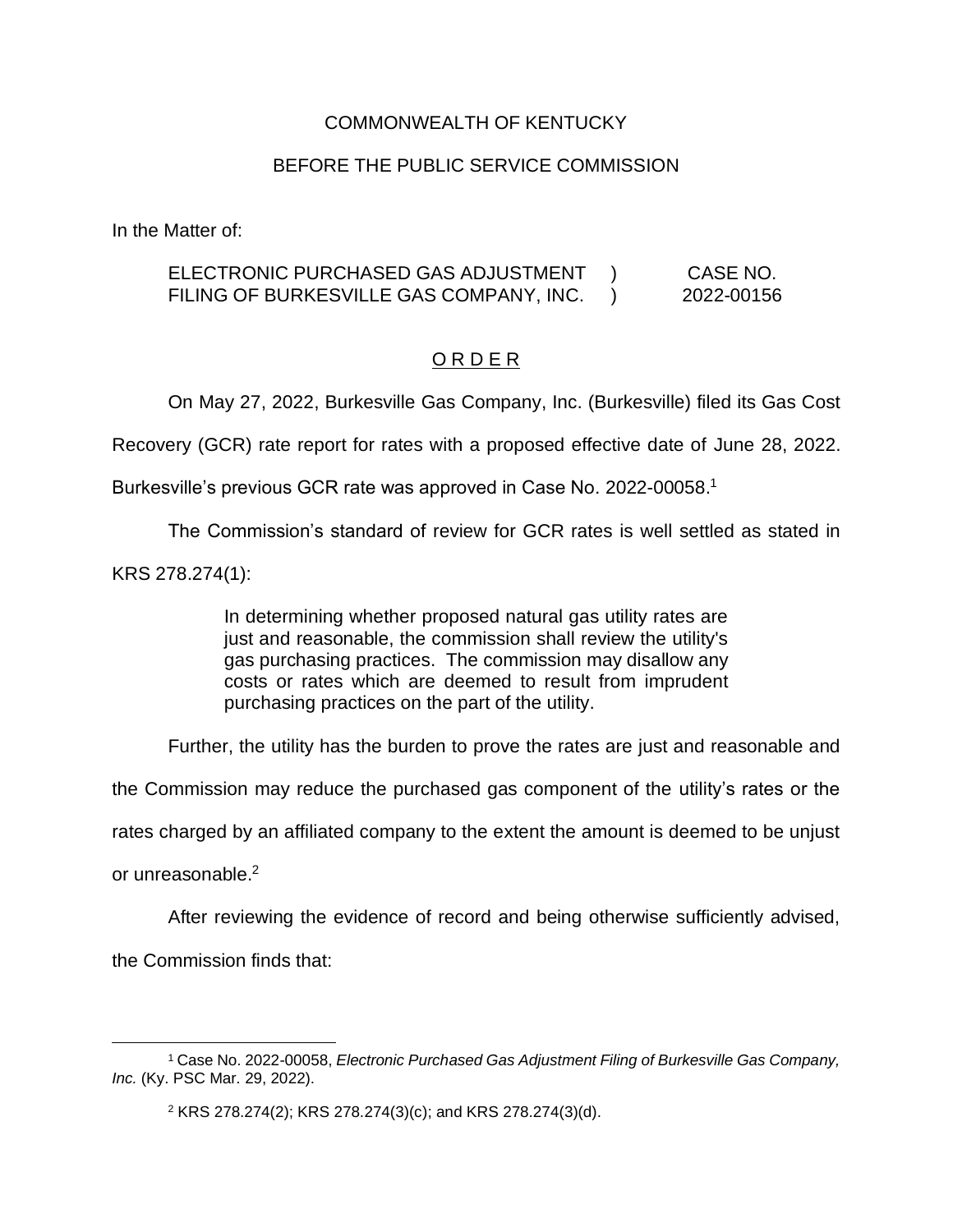1. Burkesville's report includes revised rates designed to pass on to its customers its expected change in gas costs.

2. Burkesville's report sets out an Expected Gas Cost (EGC) of \$13.8356 per Mcf, which is an increase of \$4.1144 per Mcf from the previous EGC of \$9.7212 per Mcf.

3. Burkesville's report sets out no Refund Adjustment.

4. Burkesville's report sets out a current quarter Actual Cost Adjustment (ACA) of \$0.0107 per Mcf. Burkesville's total ACA is \$0.7517 per Mcf, which is an increase of \$0.1895 per Mcf from the previous total ACA of \$0.5622 per Mcf.

5. Burkesville's GCR rate is \$14.5873 per Mcf, which is an increase of \$4.3039 per Mcf from the previous GCR rate of \$10.2834 per Mcf.

6. The rates set forth in the Appendix to this Order are fair, just and reasonable and are approved for service rendered by Burkesville on and after June 28, 2022.

7. For the purpose of transparency and to maintain a record of information for future use, the Commission finds that Burkesville shall submit all invoices it receives along with its monthly usage reports for each month of the reporting period when it files its future GCR rate reports.

8. Should Burkesville purchase sustainable natural gas from a renewable source during the reporting period of any future GCR reports then the supplier, cost, and amount must be documented in its cover letter to the Commission.

IT IS THEREFORE ORDERED that:

1. The rates proposed by Burkesville and set forth in the Appendix to this Order are approved for service rendered on and after June 28, 2022.

-2- Case No. 2022-00156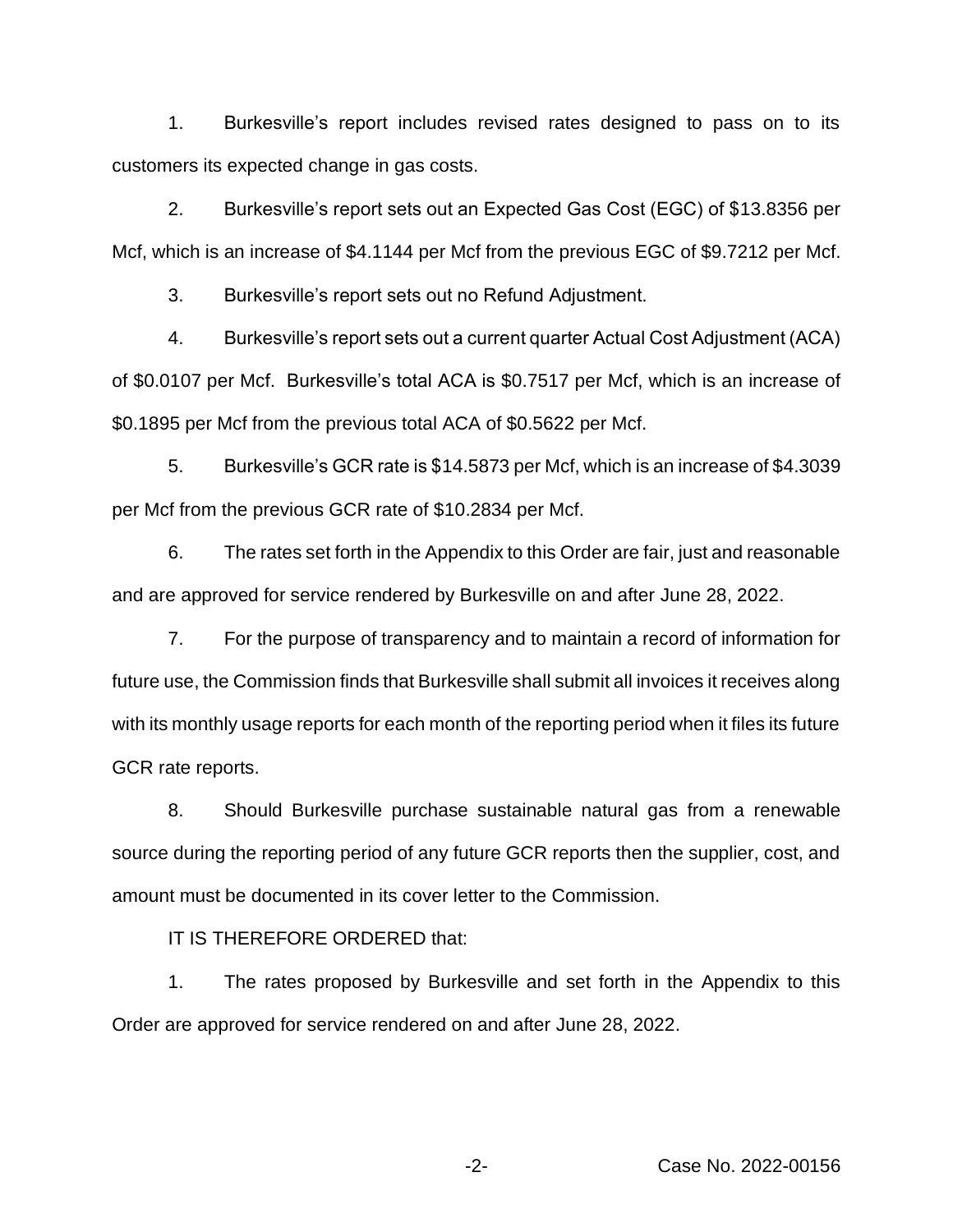2. Burkesville shall submit all invoices it receives along with its monthly usage reports for each month of the reporting period when it files its future GCR rate reports.

3. Within 20 days of the date of entry of this Order, Burkesville shall file with this Commission, using the Commission's electronic Tariff Filing System, revised tariff sheets setting out the rates approved herein and reflecting that they were approved pursuant to this Order.

4. This case is closed and removed from the Commission's docket.

# [REMAINDER OF PAGE INTENTIONALLY LEFT BLANK]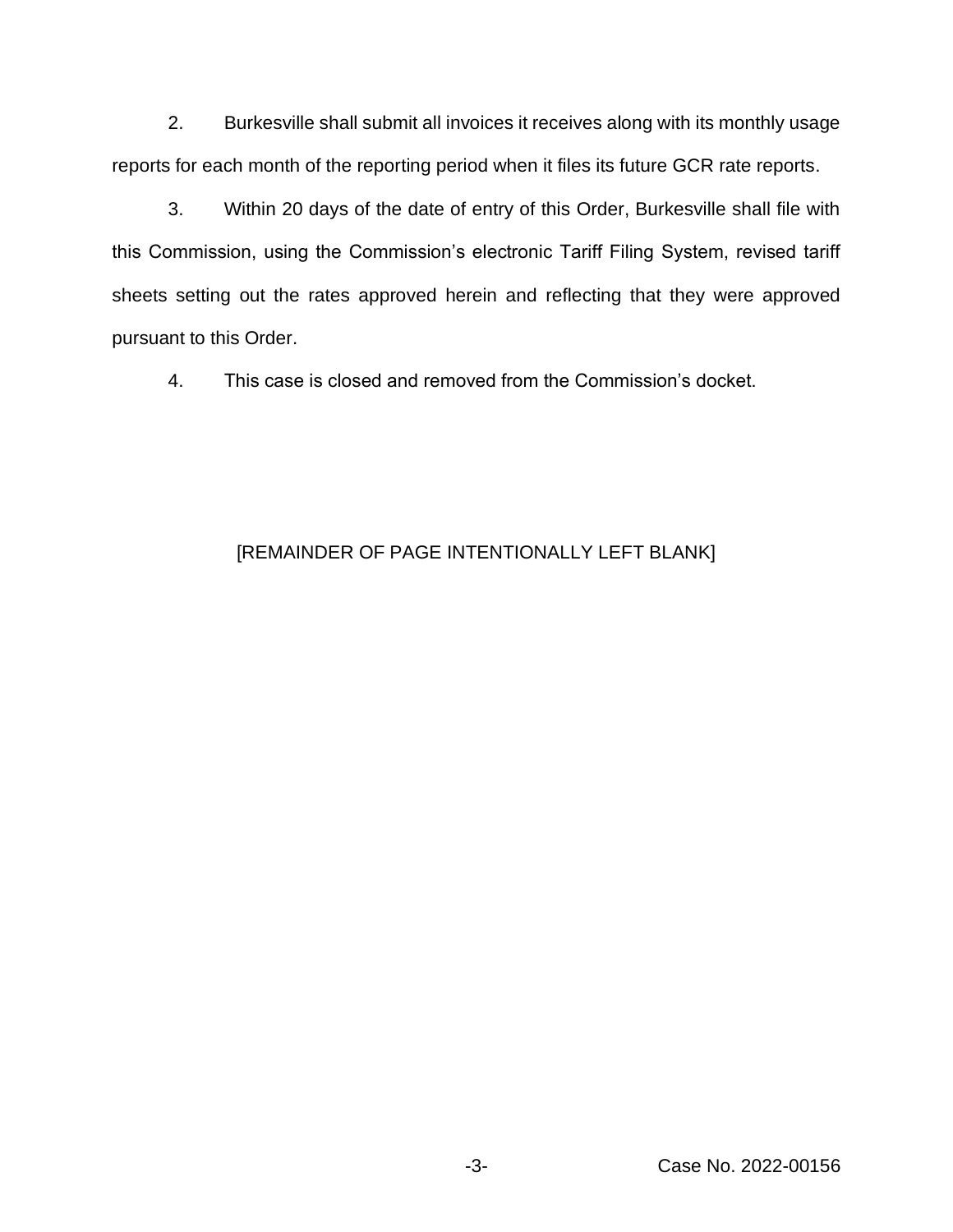PUBLIC SERVICE COMMISSION  $\sim$   $\sim$   $\sim$ 

\_\_\_\_\_\_\_\_\_\_\_\_\_\_\_\_\_\_\_\_\_\_\_\_\_\_\_

\_\_\_\_\_\_\_\_\_\_\_\_\_\_\_\_\_\_\_\_\_\_\_\_\_\_\_

Chairman

Vice Chairman

Commissioner



ATTEST:

Bridwell

Executive Director

Case No. 2022-00156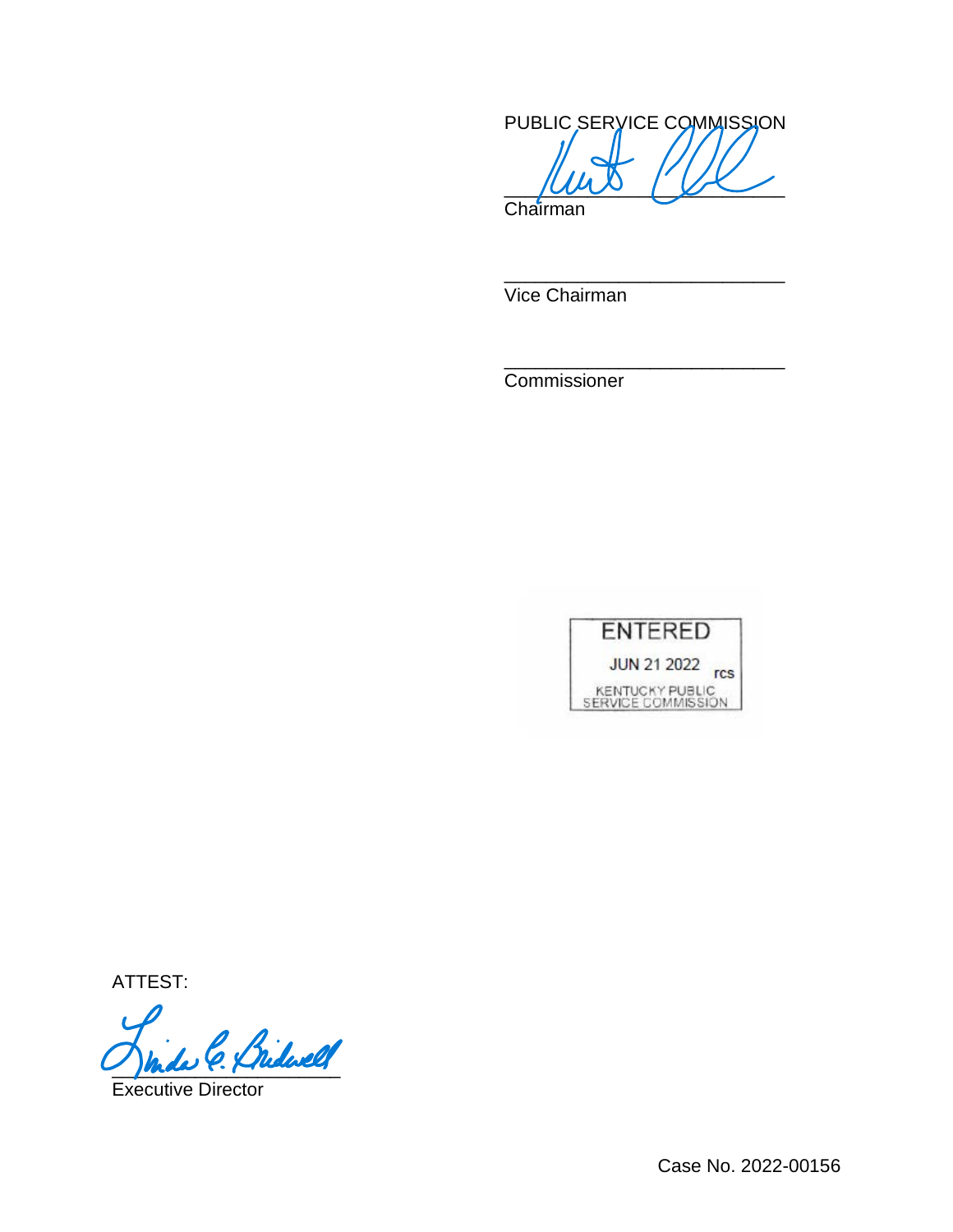### APPENDIX

## APPENDIX TO AN ORDER OF THE KENTUCKY PUBLIC SERVICE COMMISSION IN CASE NO. 2022-00156 DATED JUN 21 2022

The following rates and charges are prescribed for the customers in the area served by Burkesville Gas Company, Inc. All other rates and charges not specifically mentioned herein shall remain the same as those in effect under the authority of the Commission prior to the effective date of this Order.

RATES:

|                    | <b>Base Rate</b> | <b>Gas Cost</b><br>Recovery<br>Rate | Total     |
|--------------------|------------------|-------------------------------------|-----------|
| <b>Residential</b> | \$7.5400         | \$14.5873                           | \$22.1273 |
| Industrial         | \$7.1900         | \$14.5873                           | \$21.7773 |